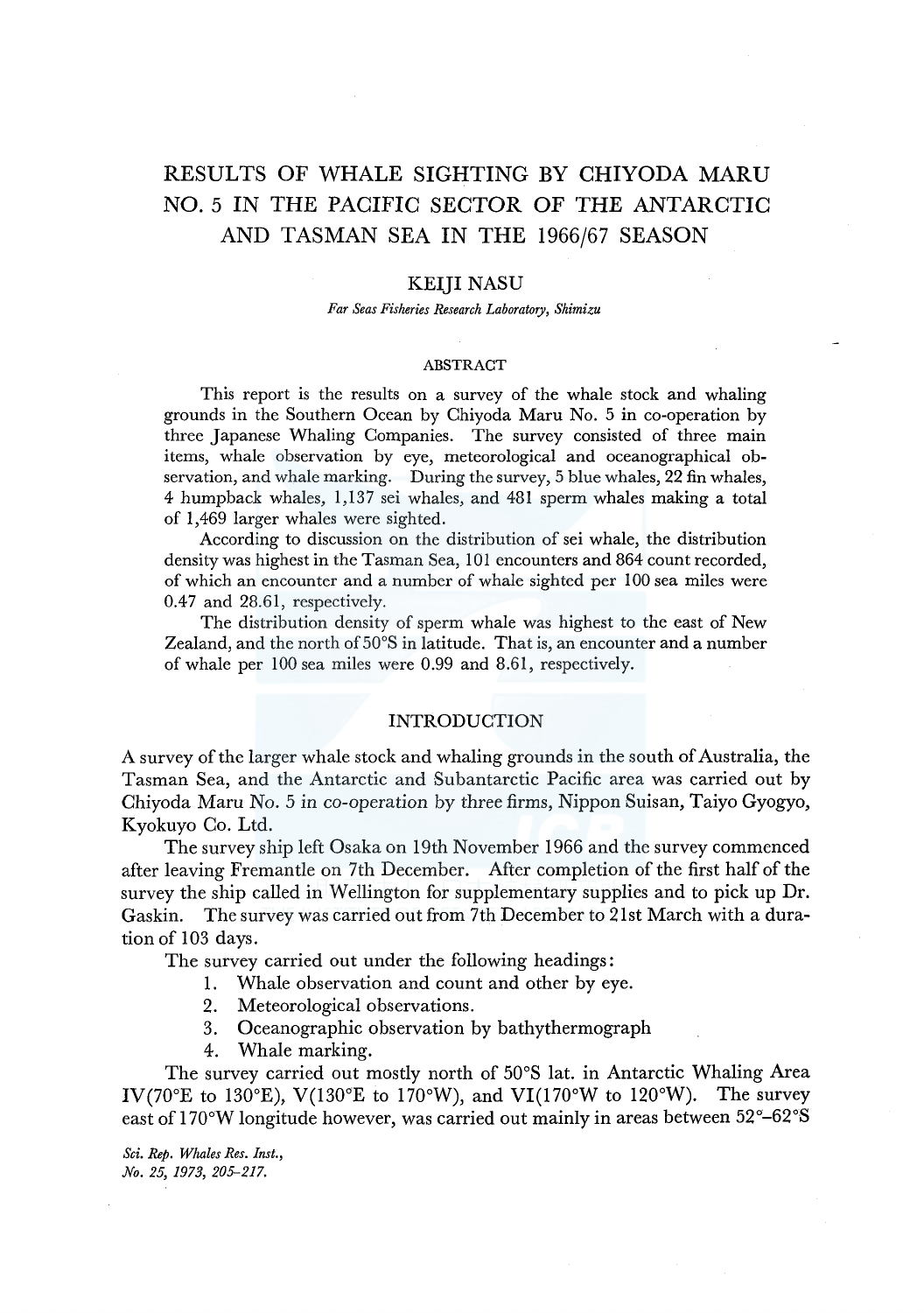latitudes. Survey course.

Fig. 1 shows the number of each species of larger whale sighted. The survey area, based on meteorological and oceanographic conditions was divided into areas A (west of 150°E, south of Australia), B (Tasman Sea), C (north of 50°S east of New Zealand). and D (south of 50°S east of New Zealand) to facilitate processing of the data.



Fig. 1-a. Sightings of the larger whales by Chiyoda Maru No. 5 in 1966/67. Number without the underline shows the sei whale. Single underline shows the fin whales. Double underline shows the humpback whales.



Fig. 1-b. Sightings of the larger whales by Chiyoda Maru No. 5 in 1966/67. Number without the underline shows the sperm whales. Underline shows the blue whales.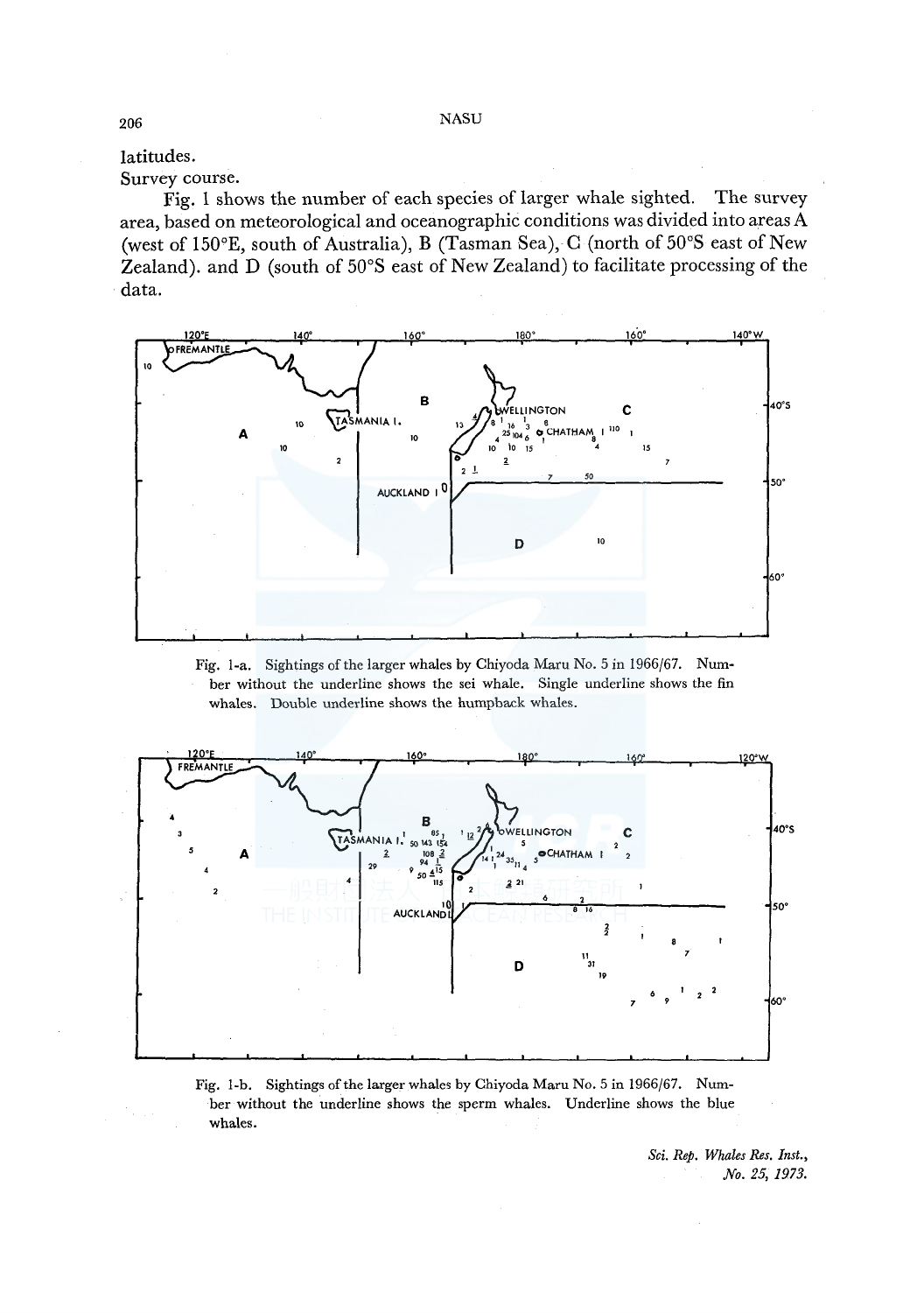As in Fig. 1, on leaving Fremantle, at the initiation of the survey on 7th December from 34°39'S, l l 3°24'E the survey commenced southeast to the southernmost point of 52°40'S 128°38'E, then changed to a northeasterly course. On 20th December the survey was carried out in the vicinity of Tasmania I.. After sailing souththe ship again sailed from approximately 158°E the ship followed the 41°S latitude line.

From 30-3lst December the ship made an emergency call in to Tasmania Bay on the South Island of New Zealand for emergency repairs. After completion of repairs the ship sailed west along the 42°S latitude and the area surveyed to approximately 160°E. The survey then carried out a large zigzag course towards the south to Auckland Island. From Auckland Island the ship sailed north almost parallel to the South Island of New Zealand.

After confirmation of the Antarctic Convergence the ship sailed west along 50°-60°S latitude, making the point 60°S, 160°W the southernmost point of this survey. From  $170^{\circ}$ W longitude by sailing along  $47^{\circ}$ S latitude the ship approached the South Island of New Zealand. The ship sailed north along the east coast of this island and at 18: 00 of 2lst March brought the survey to a close.

## SURVEY METHOD AND RECORDS

Observation by eye started before sunrise when it became sufficiently light to sight the whales and continued until darkness made it impossible. The observation post was built on the upper bridge and each watch team consisted always of 4-5 persons. Each of the watchmen were experienced and good observers.

The watch was cancelled as a rule when the Beaufort scale of wind was above 10 and visibility was less than 0.5 miles. Moreover in areas where the distributin potential was considered low from the data obtained on the survey during the day, navigation continued for the night in an endeavour to increase the survey area. For the period of the survey the effective survey time was approximately 1,356 hours (south of 40°S lat. approximately 1,315 hours).

Similarly the effective survey distance was 13,055 mls (south of 40°S lat. 12,646 mls). The distance from the upper bridge to the water line of the Chiyoda Maru No. 5 was approximately 9 meters and the estimated distance to the horizon from the formula

$$
R = 2.07\sqrt{H}
$$

was calculated to be 6.2 miles. Where R (sea mile) is the effective distance, and H (meter) is the height from the water line to the observer.

Using the six miles effective visible distance of Mackintosh and Brown (1956) the average visible field during the survey was 6.6 sea miles and the total area covered was calculated to approximately 162,000 square sea miles.

In observation telescopes were used and the officer on duty and the quatermaster on the bridge in addition to navigation duties kept lookout. So in reality 6-7 persons were engaged in sighting whales.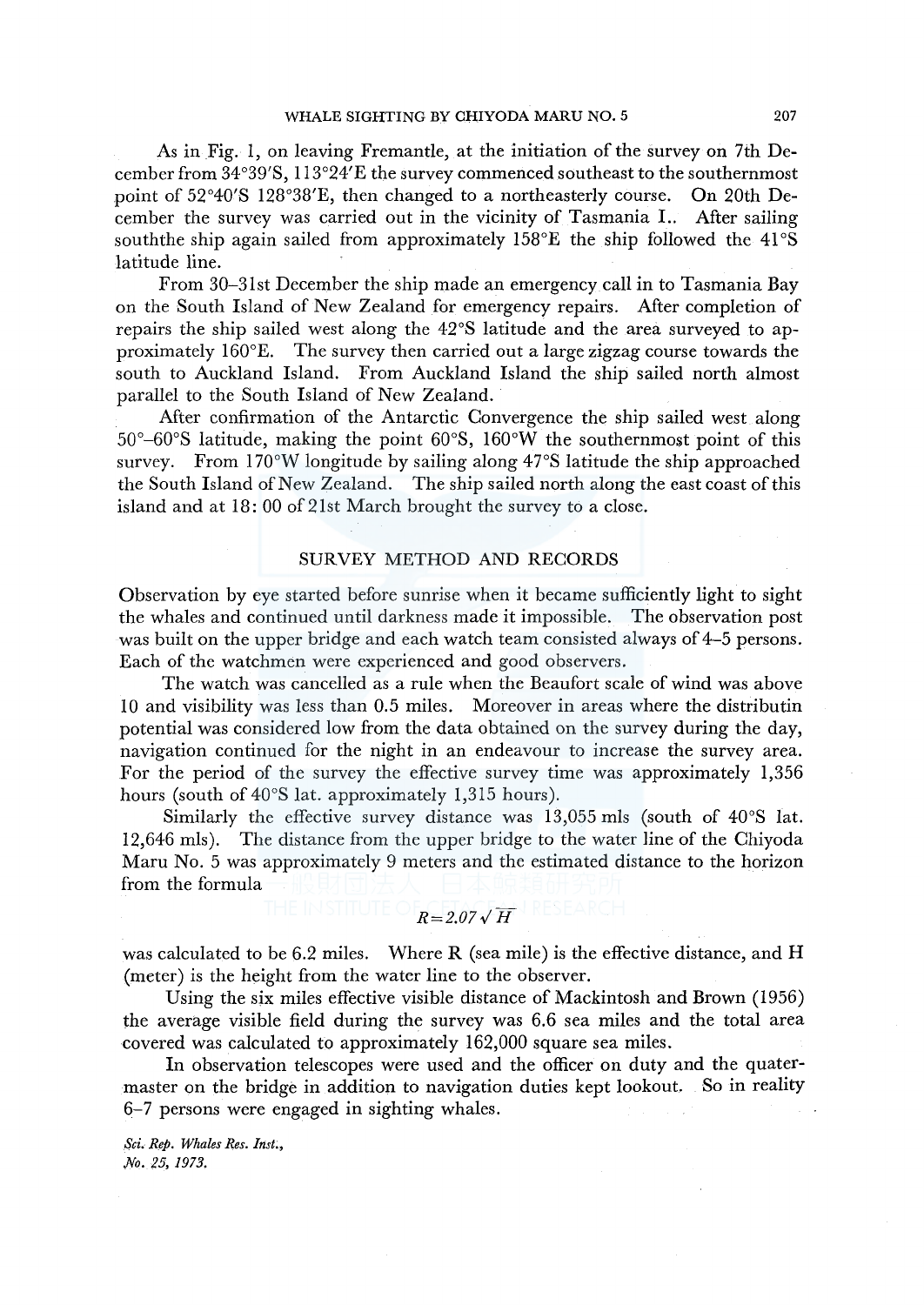In determining the species of the whale the ship was brought as close to the whale as to enable the confirmation of the species.

In this survey, in area such as the Tasman Sea (Area B) where very high distribution density of whales was found, to avoid overestimation of numbers in group of 20-30 whales and above, the count was made so as to count down the number in the group. Moreover because of the limited survey time allotted for this area it cannot be said that a sufficient survey was carried out. It is therefore to take these points into account in the analysis of the whale count in this area.

The estimation of the distance to sighted whale was carried out in almost every instance. The estimation of distances was done by experienced observers and the results of tests made in estimating distance to icebergs were of sufficient accuracy to be used as data.

Observations in this survey were made not only on larger species of whales but also on smaller species of whales, fishes, sea birds and discoloured water.

## DISCUSSION ON THE WHALE SIGHTING

Table 1 shows the number of different species of larger whales spotted in various areas, the survey distance in sea miles, the wind force (Beaufort scale) and average visibility. The survey distance excludes the distance covered by runs made during nights and when bad weather made sighting impossible.

The number of whales sighted according to species were blue whale 5, fin whale 22, humpback whale 4, sei whale 1,137 (includes 4 animals sighted north of 40°S) and sperm whale 481 making a total of 1,649 whales sighted. As stated previously the estimated count of sei whales especially in Area B was count down. Moreover because of lack of data on the quantitative distribution of blue whale, fin whale and humpback whale were not taken into consideration and reports made on sei and sperm whales.

As the survey distance covered 100-150 mls/day in establishing a criterion for expressing distribution density the number of whales sighted and the numbers of encounters made per 100 miles was made.

#### *Sei Whale*

The number of encounters made was highest in Area B, 101 encounters and 864 whales count recorded. These figures were respectively 49.8% and 75.9% of the totals. In this area encounters were made at the rate of 3.29 encounters/100 mls. which exceeds the rate of encounter in Area D where 59 encounters were made at the rate of2.26 encounters/100 mls. The distribution density per 100 mls. in Area D averaged 5.08 and was only  $18\%$  of that of Area B (28.61 whales).

As Table 1 obviates the distribution density and number of sei whales in Area B as compared to those of other areas are extremely large. In this survey the number of encounters and the distribution density showed minimum values in Area 12 encounters 0.47 encounters 100 mls. (22 whales, 0.87 whales/100 mls.). The fact that the area was surveyed at the start of the whaling season (7th Dec.--22nd Dec.)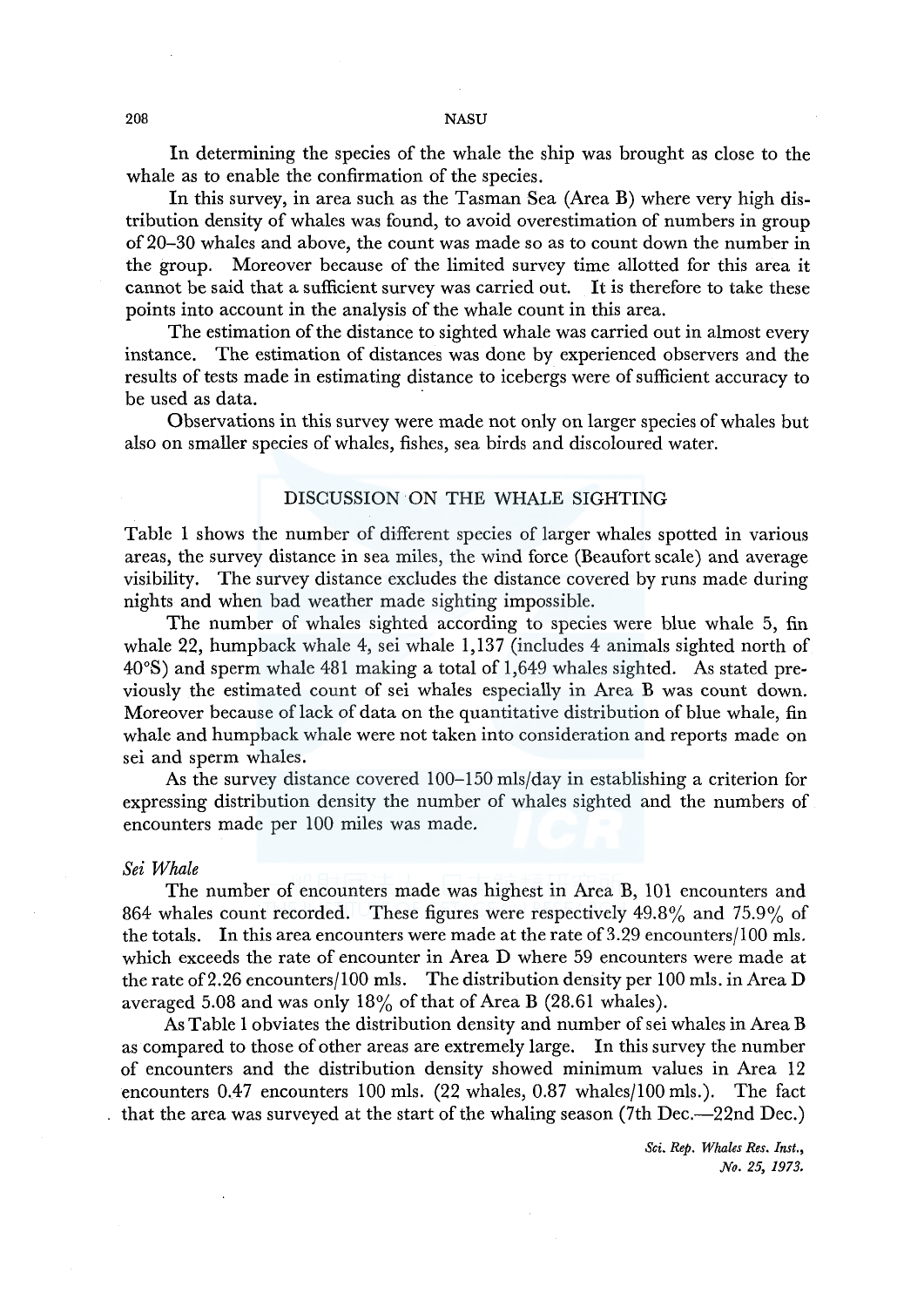## WHALE SIGHTING BY CHIYODA MARU NO. 5 209

| Term                             |      | Hour on         | Dist. on | Wind  | Vis. |                  |           | Whales species |                                  |                        | Total          |
|----------------------------------|------|-----------------|----------|-------|------|------------------|-----------|----------------|----------------------------------|------------------------|----------------|
|                                  | Area | watch<br>(h, m) | watch    | force |      | в                | F         | S              | н                                | Sp.                    |                |
| XII '66<br>XII '66<br>22,        | A    | 235 11          | 2,540    | 5.3   | 6.7  | 0<br>$^{(0)}$    | 0<br>(0)  | 22<br>(12)     | 0<br>(0)                         | 32<br>$\left(5\right)$ | 54<br>(17)     |
| 23,<br>XII '66<br>I '67<br>13,   | в    | 309 11          | 3,068    | 4.7   | 7.2  | 4<br>(2)         | 20<br>(6) | 864<br>(101)   | $\mathbf{2}$<br>(1)              | 23<br>(5)              | 913<br>(115)   |
| $1'67*$<br>14,<br>III '77<br>21, | C    | 519 15          | 4,834    | 5.1   | 6.4  | $\left(1\right)$ | 2<br>(1)  | 118<br>(51)    | $\mathbf{2}$<br>$\left(1\right)$ | 416<br>(48)            | 539<br>(102)   |
| 13,<br>II '67<br>9,<br>III '67   | D    | 292 00          | 2,613    | 5.9   | 6.1  | 0<br>(0)         | 0<br>(0)  | 133<br>(59)    | 0<br>(0)                         | 10<br>(2)              | 143<br>(61)    |
| Total                            |      | 1,355 37        | 13,055   | 5.1   | 6.6  | 5<br>(3)         | 22<br>(7) | 1.137<br>(223) | 4<br>$\left( 2\right)$           | 481<br>(60)            | 1,649<br>(295) |

## TABLE 1-a. NUMBER OF LARGER WHALES SIGHTED AND ENCOUNTER BY SPECIES AND AREA

\* excepted the following term: 13, II '67 to 9, III '67.

## TABLE 1-b. NUMBER OF SEI AND SPERM WHALES SIGHTED, AND FREQUENCY OF ENCOUNTER PER 100 SEA MILES

| Term                             | Area |       | Number of<br>whales/100' |      | Frequency of<br>encounter/100 |
|----------------------------------|------|-------|--------------------------|------|-------------------------------|
|                                  |      | Sei   | Sperm                    | Sei  | Sperm                         |
| 7, XII '66<br>22, XII '66        | А    | 0.87  | 1.26                     | 0.47 | 0.20                          |
| 23, XII '66<br>I'67<br>13.       | B    | 28,61 | 0.75                     | 3.29 | 0.16                          |
| $1'67*$<br>14,<br>21,<br>III '67 | С    | 2.44  | 8.61                     | 1,06 | 0.99                          |
| 13,<br>II '67<br>9.<br>III '67   | D    | 5.08  | 0.38                     | 2.26 | 0.08                          |
| Total                            |      | 8.71  | 3.68                     | 1.71 | 0.46                          |

and the fact that the survey was carried out simply should be taken into consideration.

Meteorological conditions (wind, visibility etc.) can be taken up as being important factors in sighting of whales. As can be seen from Table **1,** this survey in Area **B** was carried out under favourable meteorological conditions. However in relation to number and distribution density even by taking into account the favourable meteorological condition the figures of Area B, compared to those of other are as can be thought of as reflection conditions close to actual ones.

In the latter half of Area C (10th Mar.—21st Mar.) and Area D it is necessary to take into consideration the unfavourable sighting brought about by bad weather. With the results obtained in the survey of the latter half of Area C and Area **D,** it is therefore necessary to take into consideration the lowering of sighting capacity caused by unfavourable meteorological conditions.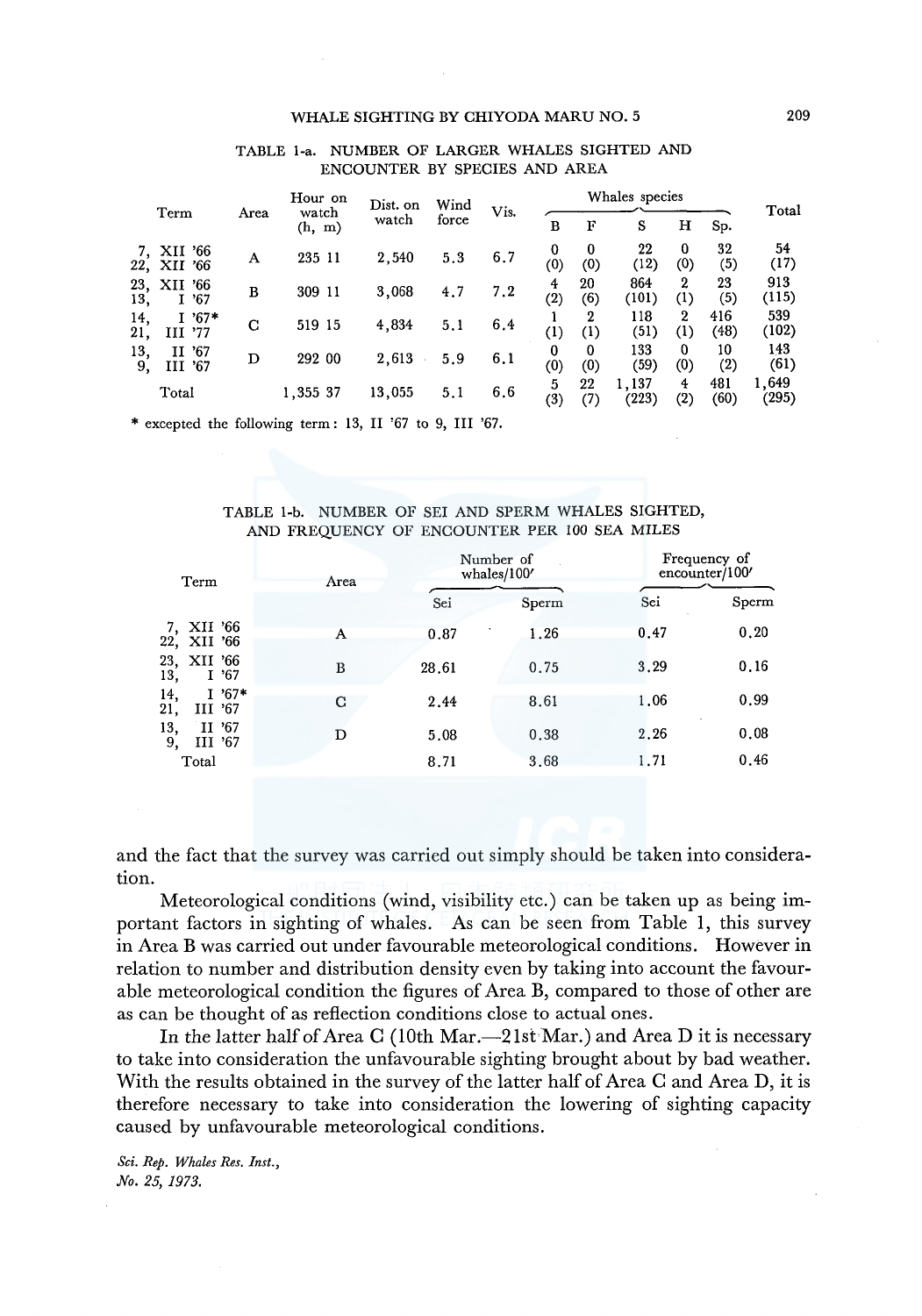#### 210 NASU

Table 2-a) classifies the number oflarger whales according to the different area of sighting and the number of whales according to the distance from the ship at sighting. Table 2-b) classifies the sei whale in the same way. Table 3 classifies the number of sei whale according to the distance from the ship when first sighted.

Mackintosh and Brown (1956) estimated the number of whales sighted within one mile of the ship as 80-90% of the acutal number. However this value should vary according to the observation structure, that is, the number of persons on watch and their sighting capacity etc. For the instance with the Chiyoda Maru No. 5 the heighest frequency of sighting to be at the 2–3 mile distance. As a rule 80–90% of the actual figures were considered sighted at this range. So the 384 whales sighted with the 3-4 miles range corresponds to 80% of the 480 whales and 90% of 427 whales. From this by homonizing the distribution density within a six miles radius

## TABLE 2-a. ESTIMATES OF THE DISTANCES AT WHICH SIGHTINGS WERE MADE OF THE LARGER WHALE SPECIES

| Area  |     |    |              |    |         |    | Distance (sea miles) |    |             |              |          |    |         |    | Total |
|-------|-----|----|--------------|----|---------|----|----------------------|----|-------------|--------------|----------|----|---------|----|-------|
|       | 1 > |    | $1 - 2$      | 2  | $2 - 3$ | 3  | $3 - 4$              | 4  | $4 - 5$     | 5            | $5 - 6$  | 6  | $6 - 7$ |    |       |
| А     | 3   | 2  | $\mathbf 0$  | 4  |         | 3  | 0                    |    | 1           | $\mathbf{2}$ | 0        | 0  | 0       | -0 |       |
| в     | 3   | 4  | 6            | 24 | 6       | 29 |                      | 14 | 0           | 9            |          | 5. | 0       |    | 103   |
| C.    | 5   | 14 | 4            | 27 | 10      | 24 | 3                    |    | $\theta$    | $\mathbf{2}$ | $\bf{0}$ | 0  | 0       | 0  | 96    |
| D     | 3   | 6  | $\mathbf{2}$ | 22 |         | 9  | 1                    |    | $\mathbf 0$ |              | $\bf{0}$ | 0  | 0       | 0  | 58    |
| Tatal | 14  | 26 | 12           | 77 | 24      | 65 | 5                    | 29 |             | 14           |          | 5  | 0       |    | 274   |

#### TABLE 2-b. ESTIMATES OF THE DISTANCES AT WHICH SIGHTINGS WERE MADE OF THE SEI WHALE

|       |     |    |              |    |         |    | Distance (sea miles) |    |          |                |          |    |         |          |       |
|-------|-----|----|--------------|----|---------|----|----------------------|----|----------|----------------|----------|----|---------|----------|-------|
| Area  | 1 > |    | $1 - 2$      | 2  | $2 - 3$ | 3  | $3 - 4$              | 4  | $4 - 5$  | 5 <sub>5</sub> | $5 - 6$  | -6 | $6 - 7$ | -7       | Total |
| А     | 2   |    | $\Omega$     | 3  |         |    | 0                    |    |          | $\mathbf{2}$   | $\bf{0}$ | 0  | 0       | $\bf{0}$ | 12    |
| в     | 3   | 4  | 4            | 20 | 6       | 28 | $\bf{0}$             | 11 | $\bf{0}$ |                | 1        | 4  | 0       | $\bf{0}$ | 88    |
| C     | 3   |    |              | 17 | 5       | 13 | $\bf{0}$             | 4  | $\bf{0}$ |                | $\bf{0}$ | 0  | 0       | 0        | 51    |
| D     | 3   | 6  | $\mathbf{2}$ | 20 | 8       | 8  |                      | 7  | $\bf{0}$ | L              | 0        | 0  | 0       | 0        | 56    |
| Total |     | 18 |              | 60 | 20      | 50 |                      | 23 |          |                |          | 4  | 0       | 0        | 207   |

## TABLE 3. NUMBER OF SEI WHALES SIGHTED BY ESTIMATES DISTANCE FROM THE BOAT TO WHALE

|       |     |    |                  |     |         | Distance (sea miles) |          |     |          |     |         |          | Total  |
|-------|-----|----|------------------|-----|---------|----------------------|----------|-----|----------|-----|---------|----------|--------|
| Area  | 1 > |    | $1 - 2$          | 2   | $2 - 3$ | 3                    | $3 - 4$  | 4   | $4 - 5$  | 5   | $5 - 6$ | 6        |        |
| А     | 2   |    | 0                | 6   | 3       | $\mathbf 2$          | -0       |     | 3        | 4   | 0       | 0        | 22     |
| в     | 4   | 6  | 9                | 89  | 17      | 282                  | $\bf{0}$ | 272 | $\bf{0}$ | 151 | 16      | 15       | 861    |
| C     | 3   | 9  |                  | 53  | 11      | 26                   | -0       |     | 0        | 8   | 0       | 0        | 118    |
| D     | 3   | 8  | $\boldsymbol{2}$ | 32  | 25      | 18                   | 3        | 33  | 0        | 9   | 0       | $\bf{0}$ | 133    |
| Total | 12  | 24 | 12               | 180 | 56      | 328                  | 3        | 313 | 3        | 172 | 16      | 15       | 1,134* |

\* excluding the whales which were not estimated the distance.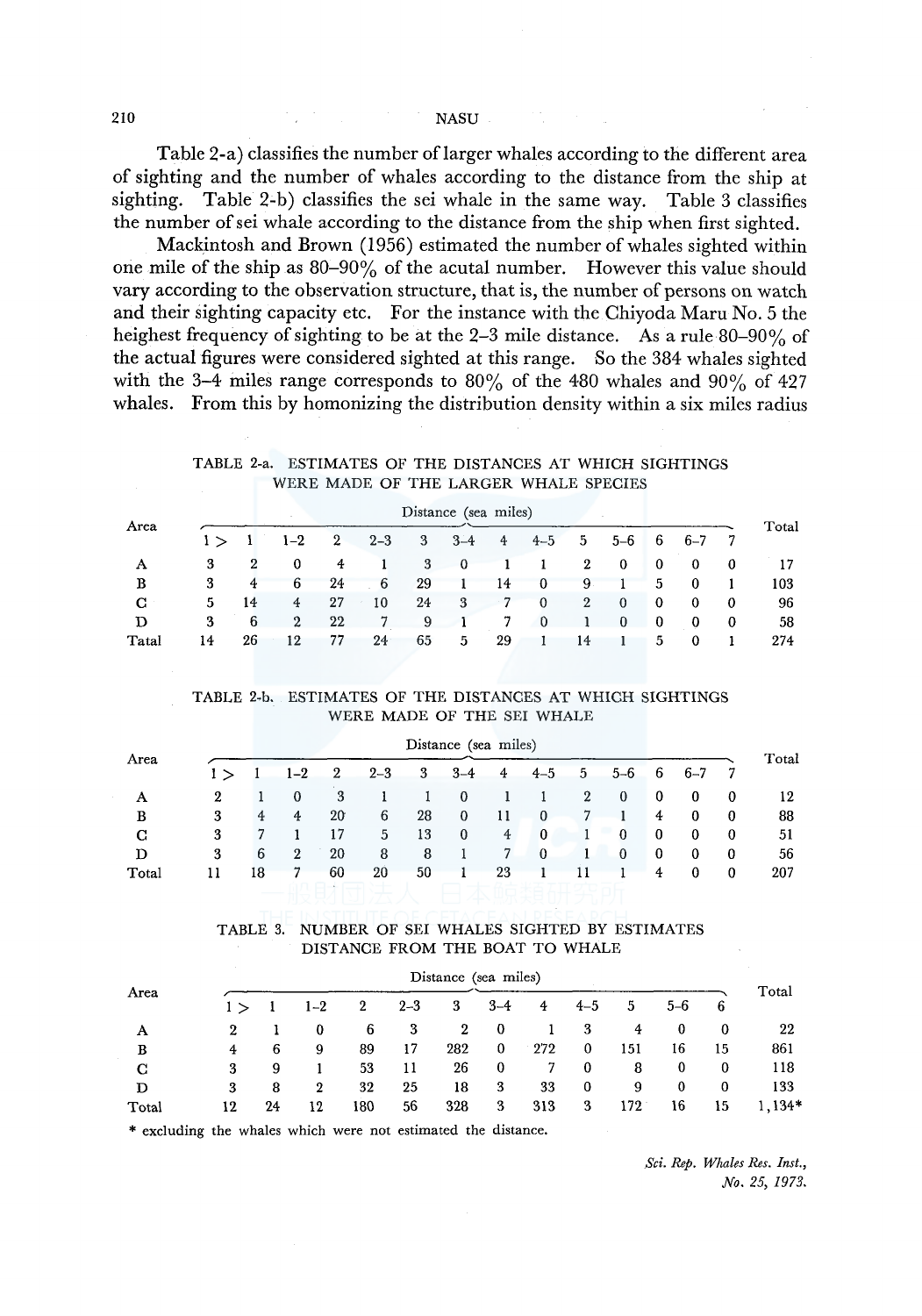with ship as center the total number of whales within the survey range can be estimated (enlarged on later).

Furthermore Area D and the latter half of Area C the survey was carried out under extremely disadvantageous meteorological conditions. As a result, in using the data obtained in this survey to estimated the whale population in area it is necessary to take into consideration these conditions.

A comparison of the data by Chiyoda Maru No. 5 with data (nos. of sei whales sighted/100 mls.) taken by survey ships of Japanese whaling expeditions during the same year is shown in the Table 4.

As can be seen from this data the distribution density is highest in the Tasman Sea where in the past no large scale whaling was carried out.

| TABLE 4. NUMBER OF SEI WHALES SIGHTED PER 100 SEA MILES |  |                                   |  |  |
|---------------------------------------------------------|--|-----------------------------------|--|--|
| TAKEN BY SURVEY SHIPS OF JAPANESE WHALING EXPEDITIONS   |  |                                   |  |  |
|                                                         |  | AND CHIYODA MARU NO. 5 IN 1966/67 |  |  |

|                             |                     |           |   | Antarctic Whaling Area |       |                                           |       |
|-----------------------------|---------------------|-----------|---|------------------------|-------|-------------------------------------------|-------|
|                             |                     | II W II E | Ш | ΙV                     |       |                                           | Total |
| Survey ship of Whaling Exp. | 4.32 0.45 2.46 5.71 |           |   | 4.41                   |       | the company of the company of the company | 5.57  |
| Chiyoda Maru No. 5          |                     |           |   | 1.40                   | 12.21 | 3.54                                      | 8.68  |

Following, as already stated by Mackintosh and Brown (1956)

$$
N = \frac{n A}{a P}
$$

where  $N=$  estimated number of whales n=nos. of whales sighted  $a = \text{area survey}$  P=sighting ratio

Accordingly, for the whole survey course because the average visual field was 6.3 miles the effective visual field was considered to be 6.0 mls. From the number of whales within the survey area south of 40°S latitude was estimated.

According to the data of the Chiyoda Maru No. 5 the sighting ratio (P) was calculated to be  $39.5\%$  (presupposing that  $80\%$  sighted within 2-3 mls. range) and  $44.4\%$  (presupposing  $90\%$  sighted within 2-3 miles range).

After that, Doi (1971) improved the sighting theory on whale and calculated the real rate of sighting P by species, the values of which were 0.112-0.221.

*Sperm whale* 

The number of whales sighted and the number of encounters made were respectively 418 whales, 60 encounters and in comparison to sei whale their numbers are few.

In Area D south of 50°S latitude the numbers are fewest, the number of encounters made per 100 miles was 0.08 encounters and the number of whales per 100 miles was 0.38 whales. In Area C the maximum value of 48 encounters (0.99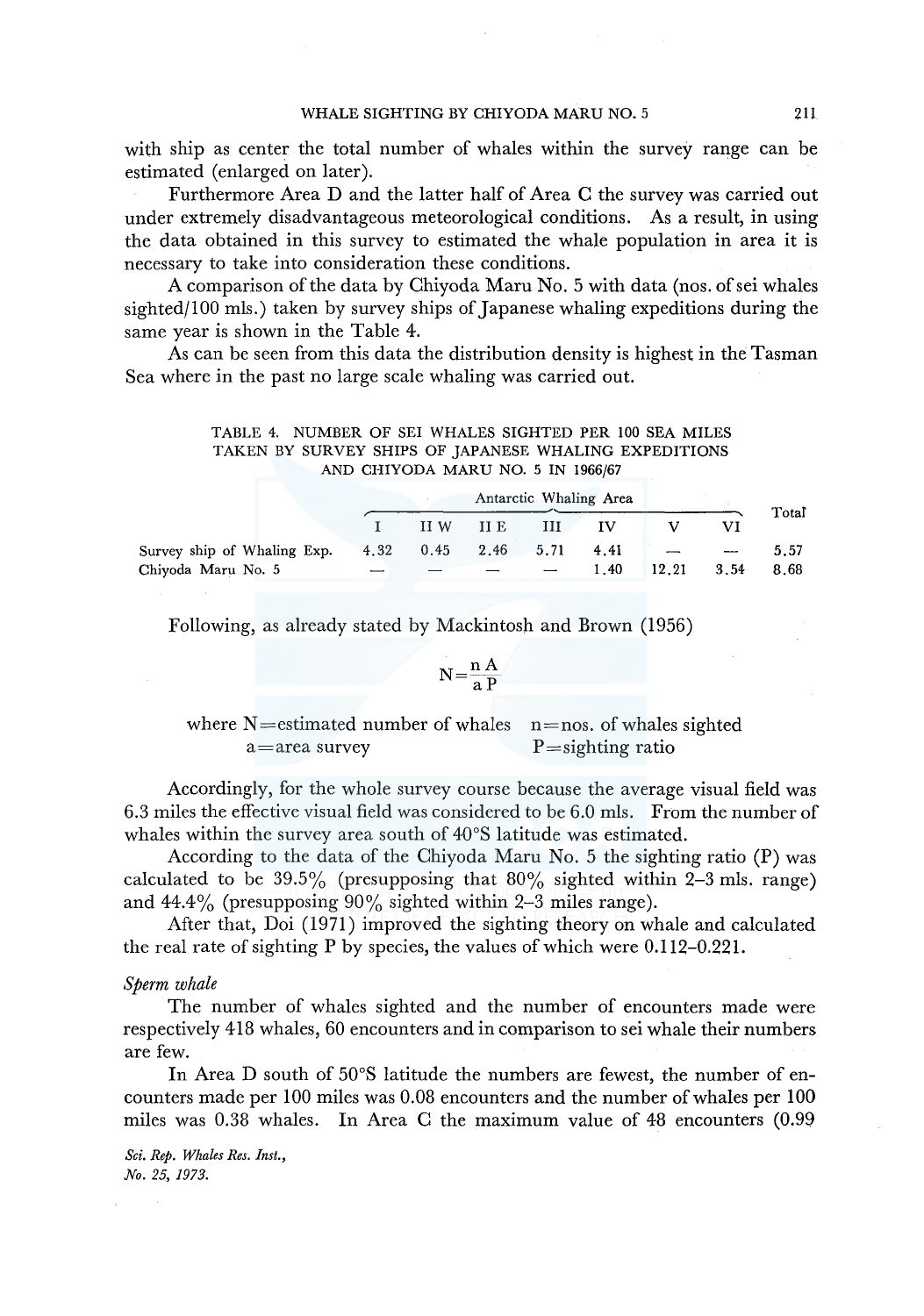#### 212 NASU

encounters/mls.) was obtained. These values were respectively 86.5%, 80.0% of the totals.

The fact that 10 cases of whales swimming alone and 4 cases groups of more than 40 whales were sighted, was characteristic of this area. Special mention is made of the sighting of a group of about 50 whales which contained a few baby of estimated length of 4 meters on 17 March at position 44°28'S, 170°35'W.

## MARKING SURVEY

Marking survey was carried out in Areas C and D. The results were as follows.

| Species | н                                             | HP | PH | R | м  | Total | Rate of hit | Effective<br>marked whale |
|---------|-----------------------------------------------|----|----|---|----|-------|-------------|---------------------------|
| Sei     |                                               |    | 4  |   | 10 | 19    | 26.3%       | 4                         |
| Sperm   | 25                                            |    |    |   | 22 | 51    | 49.0        | 24                        |
| Total   | 30                                            |    | 4  |   | 32 | 70    | 42.9        | 28                        |
|         | H: Hit, HP: Hit protruding, PH: Possible hit, |    |    |   |    |       |             |                           |

R : Ricochet, M: Miss.

#### SUMMARY

1) The results on a survey of the whale stock and whaling ground by Chiyoda Maru No. 5 in co-operation by three firms, Nihon Suisan, Taiyo Gyogyo, and Kyokuyo Co. Ltd. were described.

2) The survey area was covered from the south of Australia to the Subantarctic and Antarctic Pacific area, and was calculated to approximately 162,000 square sea miles.

3) The number of larger whale sighted were 5 blue whales, 22 fin whales, 4 humpback whales, 1,137 sei whales (include 4 animals sighted to the north of 40°S latitude) and 481 sperm whales making a total of 1,649 whales sighted.

4) A discussion on the distribution density which showed the number of whale sighted per 100 miles was made for sei and sperm whale.

The distribution density of sei and sperm whale according to area as follows:

|                                           |                         |                             | whale species           |                             |
|-------------------------------------------|-------------------------|-----------------------------|-------------------------|-----------------------------|
| Area                                      | sei                     |                             | sperm                   |                             |
|                                           | distribution<br>density | nos. of<br>whale<br>sighted | distribution<br>density | nos. of<br>whale<br>sighted |
| (south of Australia)<br>A                 | 0.87                    | 22                          | 0.47                    | 32                          |
| (Tasman Sea)<br>В                         | 28.61                   | 864                         | 3.29                    | 23                          |
| (east of New Zealand, north of 50°S)      | 2.44                    | 118                         | 1.06                    | 416                         |
| (east of New Zealand, south of 50°S)<br>D | 5.08                    | 133                         | 2.26                    | 10                          |
| Total                                     | 8.71                    | 1,137                       | 1.71                    | 481                         |

5) The numbers of effective marked whale were 4 sei whales and 24 sperm whales, respectively.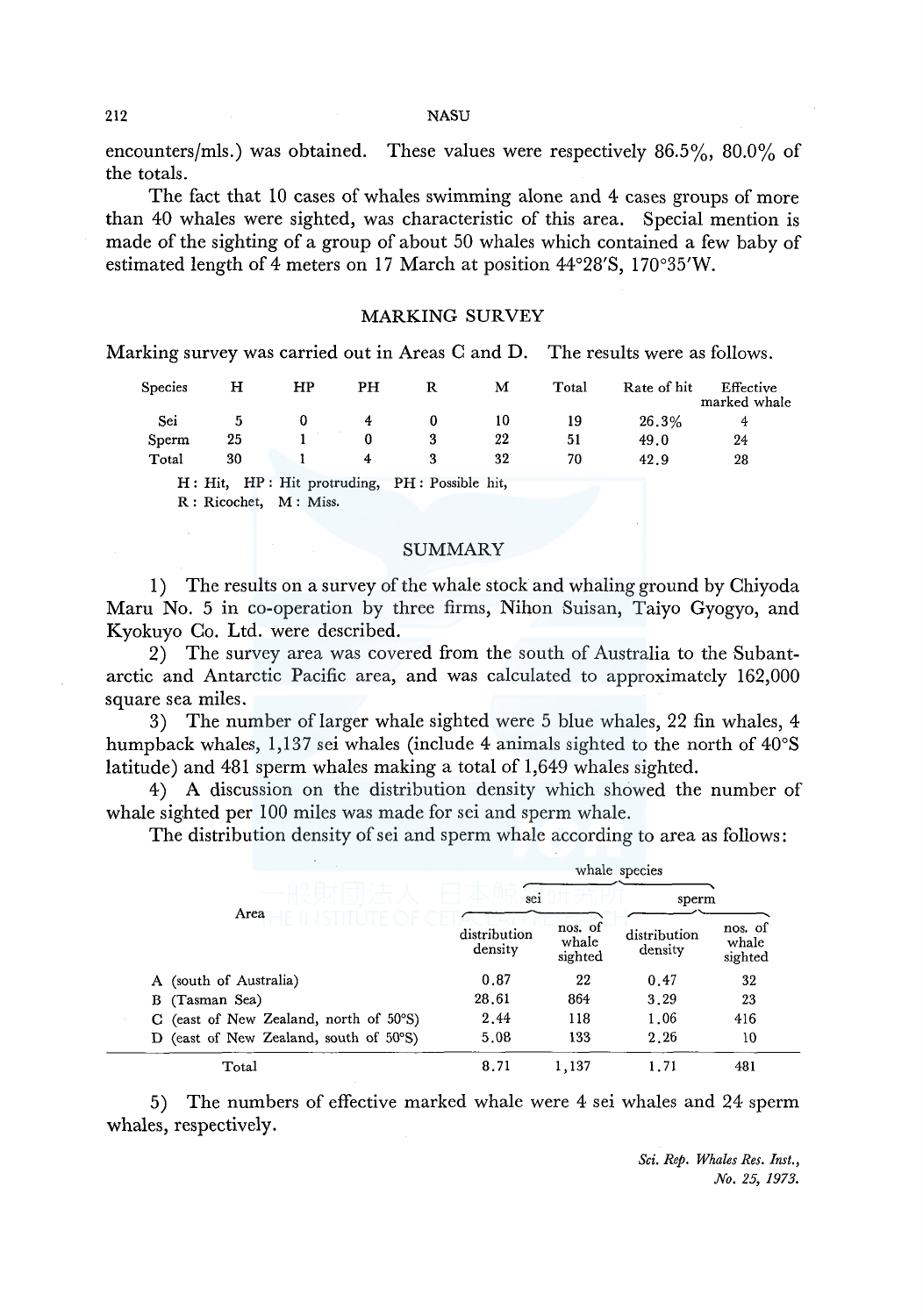## WHALE SIGHTING BY CHIYODA MARU NO. 5 213

## ACKNOWLEDGMENTS

I am very much indebted to Captain K. Kawashima, his officers, representative member of Taiyo Gyogyo and Nippon Suisan Co. Ltd., and the entire ship's company for their help and very friendly co-operation throughout the survey voyage. To Dr. G. E. Gaskin, I owe an especial debt of gratitude of his unfailing co-operation. Thanks are also expressed to Miss Bernice C. Boyum who assisted in editing this report.

# REFERENCES Dor, T., 1971. Further development of sighting theory on whale. *Bull. Tokai Reg. Fish. Res. Lab., 68:* 1-15.

MACKINTOSH, N. A. and S. G. BROWN, 1956. Preliminary estimates of the southern populations of the larger baleen whales. *Norsk Hvaifangst-Tia.,* 45 (9): 469-80.

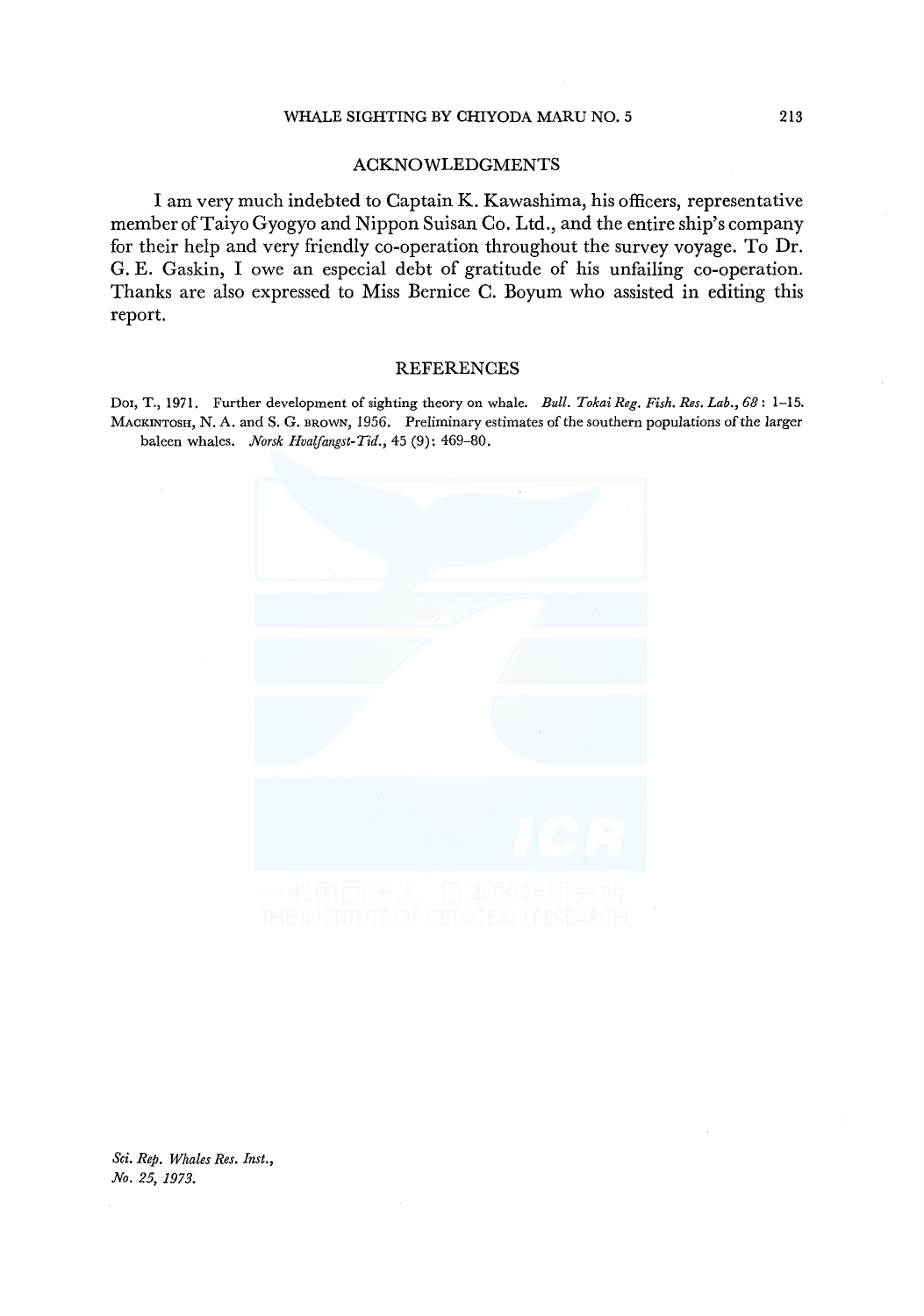| 214                                             |                                                                               |                    |        |                                |                            |                   |                        |          |                                                                                                                                                                                                                                                                      |               |                           |                        |                 |            | NASU                                          |                |           |                                        |                  |                   |        |           |           |                       |                                                                                                                                                    |               |                                                 |                                                     |                     |                          |
|-------------------------------------------------|-------------------------------------------------------------------------------|--------------------|--------|--------------------------------|----------------------------|-------------------|------------------------|----------|----------------------------------------------------------------------------------------------------------------------------------------------------------------------------------------------------------------------------------------------------------------------|---------------|---------------------------|------------------------|-----------------|------------|-----------------------------------------------|----------------|-----------|----------------------------------------|------------------|-------------------|--------|-----------|-----------|-----------------------|----------------------------------------------------------------------------------------------------------------------------------------------------|---------------|-------------------------------------------------|-----------------------------------------------------|---------------------|--------------------------|
|                                                 |                                                                               | Total              |        | $\widehat{\mathcal{C}}$<br>10( |                            | 2<br>$\breve{+}$  |                        |          | 1 3 5 9 9<br>2 7 9 9 9<br>2 9 9 9                                                                                                                                                                                                                                    |               |                           |                        |                 |            | $\frac{10(1)}{10(1)}$                         |                |           |                                        |                  | $6(3)$<br>54(17)  |        |           | 29(7)     |                       |                                                                                                                                                    | $2(1)$<br>$1$ | $85(5)$<br>1                                    |                                                     | $6(3)$ 9.7 $\alpha$ |                          |
|                                                 |                                                                               | Sperm              |        | $10($ 2) $\,$                  |                            |                   |                        |          |                                                                                                                                                                                                                                                                      |               |                           |                        |                 |            | $\begin{array}{c} 10(1) \\ 10(1) \end{array}$ |                |           |                                        |                  | $2(1)$<br>$32(5)$ |        |           |           |                       |                                                                                                                                                    |               |                                                 |                                                     |                     |                          |
|                                                 | Species of whales                                                             | Hump.              |        |                                |                            |                   |                        |          |                                                                                                                                                                                                                                                                      |               |                           |                        |                 |            |                                               |                |           |                                        |                  |                   |        |           |           |                       |                                                                                                                                                    |               |                                                 |                                                     |                     |                          |
|                                                 |                                                                               | Sei                |        |                                |                            | $\frac{4}{5}$     |                        |          | $\begin{array}{l} 4777600\\ 477600\\ 477600\\ 477600\\ 47900\\ 47900\\ 47900\\ 47900\\ 47900\\ 47900\\ 47900\\ 47900\\ 47900\\ 47900\\ 47900\\ 47900\\ 47900\\ 47900\\ 47900\\ 47900\\ 47900\\ 47900\\ 47900\\ 47900\\ 47900\\ 47900\\ 47900\\ 47900\\ 47900\\ 4790$ |               |                           |                        |                 |            |                                               |                |           |                                        |                  | $4(2)$<br>22(12)  |        |           | 29(7)     |                       |                                                                                                                                                    |               | $\begin{pmatrix} 1 \\ 85(5) \\ 1 \end{pmatrix}$ |                                                     | $6(3)$<br>$2(2)$    |                          |
|                                                 |                                                                               | $\rm{Fin}$         |        |                                |                            |                   |                        |          |                                                                                                                                                                                                                                                                      |               |                           |                        |                 |            |                                               |                |           |                                        |                  |                   |        |           |           |                       | 2(1)                                                                                                                                               |               |                                                 |                                                     |                     |                          |
|                                                 |                                                                               | $\int \frac{e}{2}$ |        |                                |                            |                   |                        |          |                                                                                                                                                                                                                                                                      |               |                           |                        |                 |            |                                               |                |           |                                        |                  |                   |        |           |           |                       |                                                                                                                                                    |               |                                                 |                                                     |                     |                          |
|                                                 | Visibility                                                                    | (sea miles)        |        |                                |                            |                   |                        |          |                                                                                                                                                                                                                                                                      |               |                           |                        |                 |            |                                               |                |           |                                        |                  |                   |        |           |           |                       |                                                                                                                                                    |               |                                                 | $\infty$                                            |                     |                          |
|                                                 | Wind<br>force                                                                 |                    |        |                                |                            |                   |                        |          |                                                                                                                                                                                                                                                                      |               | ∞                         |                        | c               |            | G                                             | $\overline{ }$ | ು         | $\infty$                               | 5                |                   |        |           |           |                       |                                                                                                                                                    |               |                                                 |                                                     |                     |                          |
| APPENDIX NUMBERS OF LARGER WHALES AND SIGHTINGS | Dist. on<br>watch<br>(sea miles)                                              |                    |        | 5                              | 155                        | 163               | 157                    | 175      | 163                                                                                                                                                                                                                                                                  | 165           | 173                       | 182                    | 175             | 148        | 168                                           | 157            | 139       | 175                                    | 154              | 2540              |        | 161       | 160       | 76                    | 160                                                                                                                                                | 178           | $\overline{151}$                                | 158                                                 | 38                  | $\overline{\mathcal{S}}$ |
|                                                 |                                                                               |                    |        | 35                             | 23                         | 25                | $\mathbf{r}$           | 25       | 40                                                                                                                                                                                                                                                                   | $\infty$      | $\overline{40}$           | $30\,$                 | 35              | ${\bf 50}$ | 05                                            | $\mathbb{S}$   | 8         | $\overline{15}$                        | $\boldsymbol{S}$ | $\Box$            |        | 55        | $80\,$    | $\boldsymbol{\Omega}$ | 45                                                                                                                                                 | $\mathbf{5}$  | 50                                              | 55                                                  | S)                  | $\mathbf{\Omega}$        |
|                                                 | $\begin{array}{c} \text{Hours on}\\ \text{watch}\\ \text{(h, m)} \end{array}$ |                    |        | $\infty$                       | $\ddot{ }$                 |                   | $\frac{8}{10}$         |          | ⊆                                                                                                                                                                                                                                                                    | $\frac{6}{1}$ | $\overline{15}$           | $\tilde{1}^{\circ}$    | $\overline{15}$ | 4          | 15                                            | 4              | 4         |                                        | $\overline{15}$  | 235               |        |           | 2         | ≌                     | 4                                                                                                                                                  | ≌             |                                                 | 4                                                   | පි                  | $\mathbf{S}$             |
|                                                 |                                                                               |                    |        | 113°24' E                      | $1000$ E<br>$\frac{4}{11}$ | $116°03'$ E       | $117_°34′\,\mathrm{E}$ | 119°40'E | 122°02' E                                                                                                                                                                                                                                                            | $124904$ /E   | <sup>70</sup> 02'E<br>127 | 130°01' E              | 133°59' E       | 136°38' E  | 139°48' E                                     | 142°42' E      | 143°15' E | 147°00'E                               | 148°00'E         |                   |        | 150°57' E | 152°46' E | 3.04<br>151           | 154°07' E                                                                                                                                          | 158°25' E     | 163°43' E                                       | $168^{\circ}24^{\prime}$ E                          |                     |                          |
|                                                 | Noon Position                                                                 |                    |        | 84°39' S                       | $36°44′$ S                 | $39^{\circ}15'$ S | $41°22'$ S             | 43°45′ S | $46°16'$ S                                                                                                                                                                                                                                                           | 48°56' S      | 52°02′ S                  | $51°20'$ S<br>49°04′ S |                 | 46°01′ S   | 42°52′ S                                      | 41°02' S       |           | $42°29′ S$<br>$44°47′ S$<br>$47°19′ S$ |                  |                   |        | 47°49' S  | 45°05′ S  |                       | $\begin{array}{l} \bf 44^{\mathrm{1}} \bf 4' \, \bf 5 \\ \bf 43^{\mathrm{1}} \bf 13' \, \bf 5 \\ \bf 41^{\mathrm{1}} \bf 93' \, \bf 5 \end{array}$ |               | $40°56'$ S<br>$40°52'$ S                        |                                                     | Tasman Bay          | Tasman Bay               |
|                                                 | Date                                                                          |                    | AREA A | 7, Dec. $367$<br>8             |                            | တ                 |                        |          |                                                                                                                                                                                                                                                                      |               |                           |                        |                 |            |                                               |                |           |                                        |                  | Total             | AREA B | 23        |           |                       |                                                                                                                                                    |               |                                                 | ង ង ង ង ង ង ង ង ង<br>ង ង ង ង ង ង ង ន <mark>ភ</mark> |                     |                          |
|                                                 |                                                                               |                    |        |                                |                            |                   |                        |          |                                                                                                                                                                                                                                                                      |               |                           |                        |                 |            |                                               |                |           |                                        |                  |                   |        |           |           |                       |                                                                                                                                                    |               |                                                 | Sci. Rep. Whales Res. Inst.,<br>No. 25, 1973.       |                     |                          |

Sci. Rep. Whales Res. Inst.,<br>No. 25, 1973.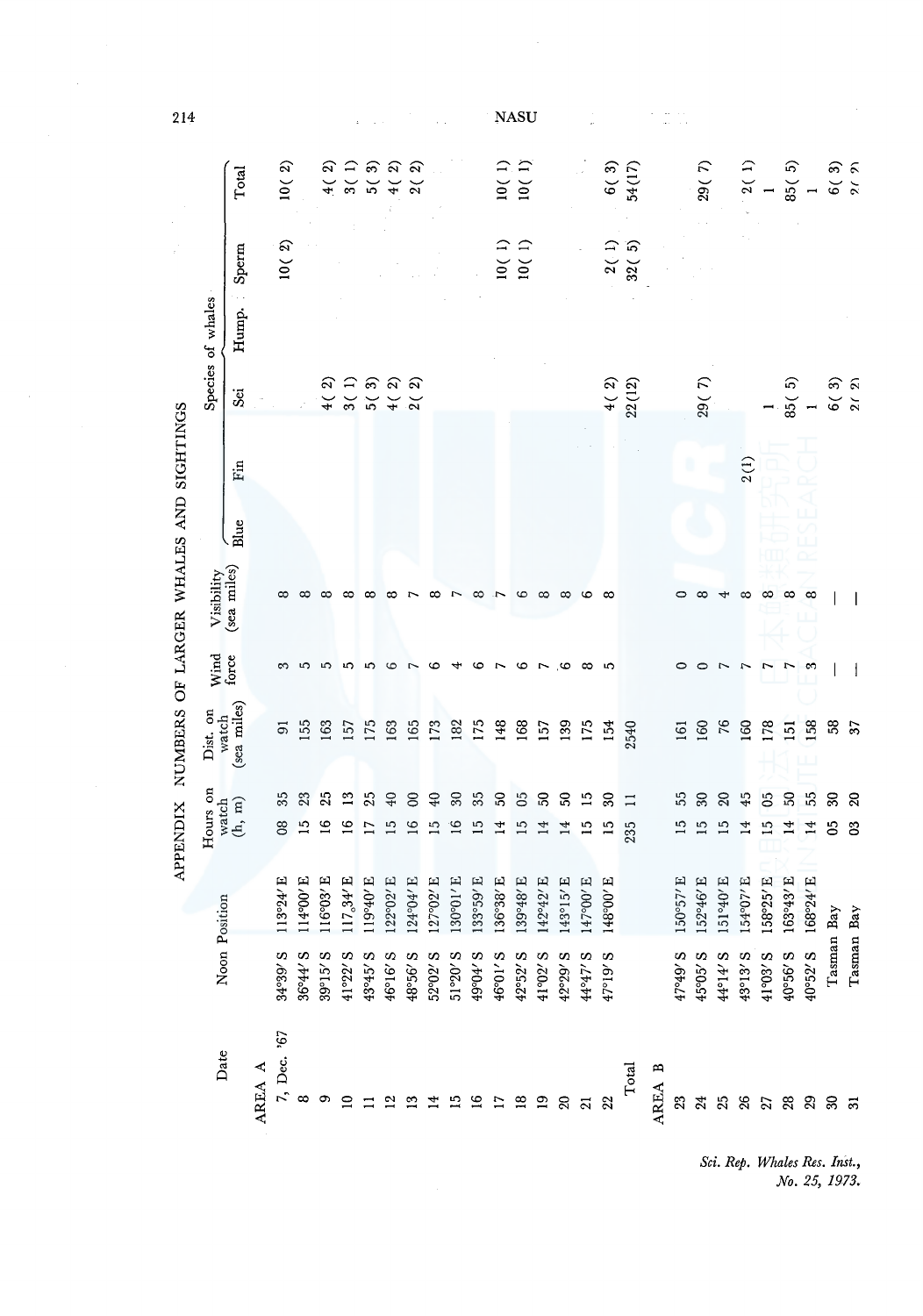|                            |                           |                              |                           |                                                          |                       |                       |                                 |                                |                 |                                            |              |                            | WHALE SIGHTING BY CHIYODA MARU NO. 5                                                                             |        |                 |                              |              |                |            |                                                                |          |                                       |          |            |                                       |                      |                       |                   |                      |          | 215       |
|----------------------------|---------------------------|------------------------------|---------------------------|----------------------------------------------------------|-----------------------|-----------------------|---------------------------------|--------------------------------|-----------------|--------------------------------------------|--------------|----------------------------|------------------------------------------------------------------------------------------------------------------|--------|-----------------|------------------------------|--------------|----------------|------------|----------------------------------------------------------------|----------|---------------------------------------|----------|------------|---------------------------------------|----------------------|-----------------------|-------------------|----------------------|----------|-----------|
|                            |                           |                              |                           |                                                          |                       |                       |                                 |                                |                 |                                            |              |                            |                                                                                                                  |        |                 |                              |              |                |            |                                                                |          |                                       |          |            |                                       |                      |                       | $5(2)$<br>$15(4)$ |                      | 8( 2)    | Continued |
|                            | $13($ $2)\,$              |                              |                           |                                                          |                       |                       |                                 | $10\,(\ 3)$                    |                 |                                            |              |                            | $23(5)$<br>$2(2)$<br>$10(5)$<br>$10(1)$<br>$6(2)$<br>$5(1)$<br>$6(2)$<br>$16(2)$                                 |        |                 |                              |              |                |            |                                                                |          |                                       |          |            |                                       |                      |                       | $\frac{1}{15(4)}$ |                      | $8(2)$   |           |
|                            |                           | 2(1)                         |                           |                                                          |                       |                       |                                 |                                |                 |                                            |              |                            | 2(1)                                                                                                             |        |                 |                              |              |                |            |                                                                |          |                                       |          |            |                                       |                      |                       |                   |                      |          |           |
|                            |                           |                              |                           | 1<br>154 (3)<br>143 (15)<br>50 (5)<br>108 (4)<br>108 (4) |                       |                       |                                 |                                |                 |                                            |              |                            | $\begin{array}{l} 15(\ 4) \\ 9(\ 21) \\ 9(\ 4) \\ 9(\ 4) \\ 50(13) \\ 115(11) \\ 1 \\ 1 \\ 864(101) \end{array}$ |        |                 |                              |              |                |            | $\begin{bmatrix} 1 \\ 2(2) \\ 1 \\ 1(2) \\ 5(3) \end{bmatrix}$ |          |                                       |          |            |                                       |                      | 4(1)                  |                   |                      |          |           |
| $12(1)$                    |                           |                              |                           |                                                          |                       |                       | $\frac{1}{4}$ (2)               |                                |                 |                                            |              |                            | $20\left(6\right)$                                                                                               |        |                 |                              |              |                |            |                                                                |          |                                       |          |            |                                       |                      |                       |                   |                      |          |           |
| 4(2)                       |                           |                              |                           |                                                          |                       |                       |                                 |                                |                 |                                            |              |                            | 4(2)                                                                                                             |        |                 |                              |              |                |            |                                                                |          |                                       |          |            |                                       |                      |                       |                   |                      |          |           |
|                            |                           |                              |                           | $\infty$                                                 | ∞                     | $\infty$ $\sim$       |                                 | $\infty$ . $\infty$            |                 |                                            |              |                            |                                                                                                                  |        |                 |                              |              |                |            |                                                                |          | $\infty$ $\infty$ $\infty$            |          |            |                                       |                      | $\circ$ $\sim$        | $\infty$          | $\infty$             | $\infty$ |           |
|                            |                           |                              |                           | G                                                        | G                     | G                     |                                 |                                | $\infty$        | $\overline{5}$                             | က ဟ          |                            |                                                                                                                  |        |                 |                              |              |                |            |                                                                |          |                                       | ഹ        |            |                                       | $\overline{ }$       | $\infty$              | m ပော m           |                      |          |           |
|                            |                           |                              |                           |                                                          |                       |                       |                                 |                                |                 |                                            |              |                            |                                                                                                                  |        |                 | 132<br>140                   | 158          | 159            |            | 128                                                            |          | $5.88$ $+$                            |          |            | $\begin{array}{c} \hline \end{array}$ |                      |                       | E 2 3 3 4 5 7 5   |                      |          |           |
|                            |                           | 25<br>$\mathbf{r}$           | 55                        | 25<br>$\overline{1}$                                     | $\overline{10}$<br>15 | $\overline{15}$<br>13 | $\mathfrak{S}$<br>$\frac{5}{1}$ | 37 <sup>o</sup><br>15          | $\overline{10}$ | 15                                         | 16           | $9237$<br>$\frac{15}{309}$ |                                                                                                                  |        | $\overline{12}$ | 777<br>$\frac{15}{15}$       |              | $\frac{15}{2}$ |            |                                                                |          | $225$<br><b>5554</b>                  |          |            |                                       | $\overline{14}$      | 1989<br>$\frac{5}{2}$ | 14                | 35<br>$\overline{1}$ | S,<br>14 |           |
| $444$ E<br>$\overline{17}$ | 3.926<br>$\overline{168}$ | $^{138}$ E<br>$\mathfrak{F}$ | $146$ E<br>$\overline{5}$ | <b>PO3'E</b><br>$\overline{5}$                           | 162                   | P26' E<br>164         | 1.6<br>164                      | $^{954}$ E<br>$\overline{161}$ | $\mathbb{S}^2$  | $^{\circ}15^{\prime}$ E<br>$\overline{16}$ | P30'E<br>164 | $-53' E$<br>165            |                                                                                                                  |        | $\frac{69}{2}$  | 31878<br>31150<br>31878<br>Ξ | 173          | 4°42' E<br>174 | 176°30' E  | $\frac{178°54′\,E}{178°01′W}$                                  |          | M.6t <sub>o</sub> f<br><sup>241</sup> | 178°06'W |            |                                       | $M$ /0 $6$ ol<br>177 | 179°49'W              | 175°34'W          | 1°12'W<br>171        | 166°45'W |           |
| $40°34'$ S                 | S /65°1\$                 | 42°04′ S                     | ω<br>41°57'               | $42,01'$ S                                               | 43°41' S              | 44°34' S              | 46°00' S                        | 44°46' S                       | 45°59' S        | S<br>46°26'                                | 46°26′ S     | S<br>50°25'                |                                                                                                                  |        | 50°23' S        | 48°09'S                      | 46°18' S     | 44°41' S       | $45°54′$ S | 44°59' S                                                       | 44°15' S | 42°38' S                              | 42°50' S | Wellington | Wellington                            | 43°32′ S             | 45°29' S              | 44°28' S          | 46°33′ S             | 47°38' S |           |
| Jan. '67                   |                           |                              |                           |                                                          |                       |                       |                                 |                                |                 |                                            |              |                            | Total                                                                                                            | AREA C | 14, Jan. '67    | ≌                            | $\mathbf{S}$ |                |            |                                                                | ຊ        |                                       | 22       | 23         |                                       | 25                   | 26                    | <u>ង ឌ ឌ</u>      |                      |          |           |
|                            |                           | No. 25, 1973.                |                           | Sci. Rep. Whales Res. Inst.,                             |                       |                       |                                 |                                |                 |                                            |              |                            |                                                                                                                  |        |                 |                              |              |                |            |                                                                |          |                                       |          |            |                                       |                      |                       |                   |                      |          |           |

Sci. Rep. Whales Res. Inst.,<br>No. 25, 1973.

## HALE SIGHTING BY CHIYODA MARU

 $215$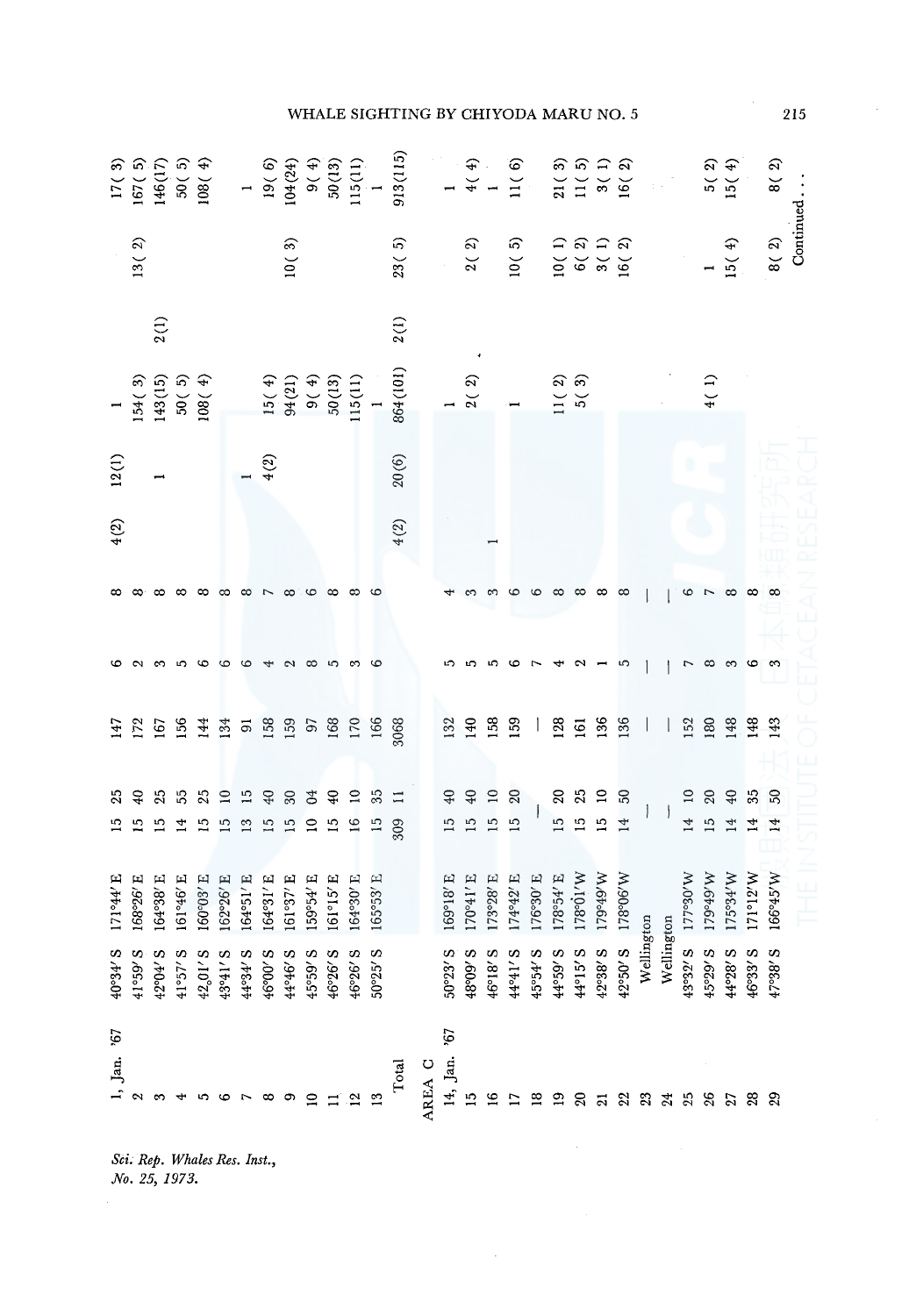| 216                       |                                                                                                                                                                                                                                                                                                                              |                                       |                                                                                           |                          |                                                                             |               |                 |                                      |                                      |            |                            |                |                 |           | <b>NASU</b> |                                                                                                                                                                                                                  |        |                                |                 |               |                                                                                                                                                                                                                                                                                                                                        |                         |          |                       |                       |                         |                |                                                                                                                               |                                               |           |
|---------------------------|------------------------------------------------------------------------------------------------------------------------------------------------------------------------------------------------------------------------------------------------------------------------------------------------------------------------------|---------------------------------------|-------------------------------------------------------------------------------------------|--------------------------|-----------------------------------------------------------------------------|---------------|-----------------|--------------------------------------|--------------------------------------|------------|----------------------------|----------------|-----------------|-----------|-------------|------------------------------------------------------------------------------------------------------------------------------------------------------------------------------------------------------------------|--------|--------------------------------|-----------------|---------------|----------------------------------------------------------------------------------------------------------------------------------------------------------------------------------------------------------------------------------------------------------------------------------------------------------------------------------------|-------------------------|----------|-----------------------|-----------------------|-------------------------|----------------|-------------------------------------------------------------------------------------------------------------------------------|-----------------------------------------------|-----------|
|                           | $\begin{bmatrix} 1 & 0 & 0 & 0 & 0 \\ 0 & 0 & 0 & 0 & 0 \\ 0 & 0 & 0 & 0 & 0 \\ 0 & 0 & 0 & 0 & 0 \\ 0 & 0 & 0 & 0 & 0 \\ 0 & 0 & 0 & 0 & 0 \\ 0 & 0 & 0 & 0 & 0 \\ 0 & 0 & 0 & 0 & 0 \\ 0 & 0 & 0 & 0 & 0 \\ 0 & 0 & 0 & 0 & 0 \\ 0 & 0 & 0 & 0 & 0 \\ 0 & 0 & 0 & 0 & 0 \\ 0 & 0 & 0 & 0 & 0 \\ 0 & 0 & 0 & 0 & 0 \\ 0 & $ |                                       |                                                                                           |                          |                                                                             |               |                 |                                      |                                      |            |                            |                |                 |           |             |                                                                                                                                                                                                                  |        |                                |                 |               | ୫ ମ<br>ର ଅ - ଅ - <u>-</u><br>୧ - ଅ - -                                                                                                                                                                                                                                                                                                 |                         |          |                       |                       |                         |                | $2(2)$<br>$2(2)$                                                                                                              |                                               | Continued |
|                           |                                                                                                                                                                                                                                                                                                                              |                                       |                                                                                           |                          | $\begin{array}{c} \text{Sperm} \\ 110(2) \\ 1 \\ 15(5) \\ 7(2) \end{array}$ |               |                 |                                      |                                      |            |                            |                |                 |           |             | $4(1)$<br>$8(3)$<br>$1$<br>$4(2)$<br>$7(1)$<br>$7(1)$<br>$7(3)$<br>2229(39)                                                                                                                                      |        |                                |                 |               |                                                                                                                                                                                                                                                                                                                                        |                         |          |                       |                       |                         |                |                                                                                                                               |                                               |           |
| Species of whales         | Hump.                                                                                                                                                                                                                                                                                                                        |                                       |                                                                                           |                          |                                                                             |               |                 |                                      |                                      |            |                            |                |                 | 2(1)      |             | 2(1)                                                                                                                                                                                                             |        |                                |                 |               |                                                                                                                                                                                                                                                                                                                                        |                         |          |                       |                       |                         |                |                                                                                                                               |                                               |           |
|                           |                                                                                                                                                                                                                                                                                                                              |                                       | $\begin{array}{c} \text{Sei}\\ 2\left(\begin{array}{cc} 2 \end{array}\right) \end{array}$ |                          |                                                                             |               |                 |                                      |                                      |            | 5(3)                       |                |                 |           |             | $\begin{array}{c} 4\left(\begin{array}{c} 2 \\ 4 \end{array}\right) \\ 21\left(\begin{array}{c} 4 \\ 5 \end{array}\right) \\ 6\left(\begin{array}{c} 5 \\ 0 \end{array}\right) \\ 65\left(28\right) \end{array}$ |        |                                |                 |               | $\begin{array}{ccc} 4 & 0 & 0 \\ 0 & 0 & 0 \\ 0 & 0 & 0 \\ 0 & 0 & 0 \\ 0 & 0 & 0 \\ 0 & 0 & 0 \\ 0 & 0 & 0 \\ 0 & 0 & 0 \\ 0 & 0 & 0 \\ 0 & 0 & 0 \\ 0 & 0 & 0 \\ 0 & 0 & 0 \\ 0 & 0 & 0 \\ 0 & 0 & 0 \\ 0 & 0 & 0 \\ 0 & 0 & 0 \\ 0 & 0 & 0 \\ 0 & 0 & 0 \\ 0 & 0 & 0 & 0 \\ 0 & 0 & 0 & 0 \\ 0 & 0 & 0 & 0 \\ 0 & 0 & 0 & 0 \\ 0 &$ |                         |          |                       |                       |                         |                | $\begin{array}{c} 2\left(\begin{array}{cc} 2 \end{array}\right) \\ 2\left(\begin{array}{cc} 2 \end{array}\right) \end{array}$ |                                               |           |
|                           | Fin                                                                                                                                                                                                                                                                                                                          |                                       |                                                                                           |                          |                                                                             |               |                 |                                      |                                      |            |                            |                | 2(1)            |           |             | 2(1)                                                                                                                                                                                                             |        |                                |                 |               |                                                                                                                                                                                                                                                                                                                                        |                         |          |                       |                       |                         |                |                                                                                                                               |                                               |           |
|                           | Blue                                                                                                                                                                                                                                                                                                                         |                                       |                                                                                           |                          |                                                                             |               |                 |                                      |                                      |            |                            |                |                 |           |             |                                                                                                                                                                                                                  |        |                                |                 |               |                                                                                                                                                                                                                                                                                                                                        |                         |          |                       |                       |                         |                |                                                                                                                               |                                               |           |
| Visibility<br>(sea miles) |                                                                                                                                                                                                                                                                                                                              |                                       |                                                                                           |                          | ∞                                                                           | అ             |                 | ∞                                    |                                      |            | ∞                          | $\infty$       | $\infty$        | $\infty$  |             |                                                                                                                                                                                                                  |        |                                |                 |               | $\infty$                                                                                                                                                                                                                                                                                                                               | 0.3                     | 5        | စ                     | $\circ$               | $\overline{\mathbf{c}}$ | $\infty$       |                                                                                                                               |                                               |           |
| Wind<br>force             |                                                                                                                                                                                                                                                                                                                              | S                                     | $N$ 5 $\omega$                                                                            |                          |                                                                             | ဖ ထ           |                 | 4                                    | $\infty$                             | $\circ$    | $\sim$                     |                | ေ ောက္ တ        |           | ç           |                                                                                                                                                                                                                  |        | $\overline{ }$                 | ∞               | $\infty$      | ⇥                                                                                                                                                                                                                                                                                                                                      | $\mathbf{c}$            |          | $\infty$              | မ                     | $\mathbf{\Omega}$       | అ              | $\infty$                                                                                                                      |                                               |           |
| Dist. on<br>watch         | (sea miles)                                                                                                                                                                                                                                                                                                                  | 141                                   | $131\,$                                                                                   |                          | $146$ $25$ $25$ $35$ $35$                                                   |               |                 |                                      | 144                                  | II7<br>150 |                            | 65             | 143<br>146      |           | 149<br>3726 |                                                                                                                                                                                                                  |        | 143                            | 147             | 140           | 140                                                                                                                                                                                                                                                                                                                                    | 82 8                    |          | 144                   | 130                   |                         | $\frac{1}{27}$ | 42                                                                                                                            | 109                                           |           |
|                           |                                                                                                                                                                                                                                                                                                                              | $\mathbb{S}^0$                        | $40\,$                                                                                    | $40\,$                   | $40\,$                                                                      | $35$ $\Omega$ |                 | $50^{\circ}$                         | $30\,$                               | $40$       | $\boldsymbol{\mathcal{Z}}$ | $35\,$         | $\overline{10}$ | $\Xi$     | SO          | 55                                                                                                                                                                                                               |        | 25                             | $\overline{40}$ | 35            | 65                                                                                                                                                                                                                                                                                                                                     | $30\,$                  | $40\,$   | 45                    | $\rm ^{\rm 8}$        |                         | 05             | $\infty$                                                                                                                      | $\mathfrak{D}$                                |           |
| Hours on                  | watch $(h,\,m)$                                                                                                                                                                                                                                                                                                              | 14                                    |                                                                                           | 14                       | 14                                                                          | 14            | $\overline{14}$ | 14                                   | 12                                   | 14         | 14                         | 8 <sup>o</sup> | 14              | 14        | 14          | 388                                                                                                                                                                                                              |        | $\overline{4}$                 | 4               | 14            | 14                                                                                                                                                                                                                                                                                                                                     | $\infty$                | $\delta$ | 13                    | 14                    |                         | 14             | $\overline{0}$                                                                                                                |                                               |           |
| Noon Position             |                                                                                                                                                                                                                                                                                                                              | $3^{\circ}15'W$<br>$\tilde{\epsilon}$ | 0°32'W<br>160                                                                             | 7°33'W<br>$\frac{15}{1}$ | 158°38'W                                                                    | 158°54'W      | 163°40'W        | 6°07'W<br>$\widetilde{\mathfrak{g}}$ | W <sub>1</sub> 45 <sub>60</sub><br>Ě | 175°24'W   | 179°52' E                  | 174°59' E      | 6°35' E<br>176  | 179°22' E | 176°13'W    |                                                                                                                                                                                                                  |        | 0°56'W<br>Ē                    | 5°00'W<br>ڡ     | 8°30'W<br>158 | 152°39'W                                                                                                                                                                                                                                                                                                                               | 0°30'W<br>$\frac{5}{1}$ | 144°48'W | 0°46'W<br>$\bar{\pm}$ | 0°19'W<br>$\vec{\pm}$ | 1°32'W<br>4             | 142°36'W       | 5°28'W<br>14                                                                                                                  | 7°45'W<br>$\frac{4}{1}$                       |           |
|                           |                                                                                                                                                                                                                                                                                                                              | 42°08' S                              | 43°52' S                                                                                  | 45°42' S                 | $47°23'$ S                                                                  | 47°34′ S      | 47°02' S        | 46°09' S                             | 44°01′ S                             | 42°16' S   | 41°52' S                   | $41°31'$ S     | 43°53' S        | 47°19′8   | 49°23' S    |                                                                                                                                                                                                                  |        | 51°23' S                       | 52°30′ S        | 53°15' S      | $53°58'$ S                                                                                                                                                                                                                                                                                                                             | $54°56'$ S              | 53°45' S | 53°05' S              | 54°53' S              | $55°54'$ S              | 57°05' S       | 58°43' S                                                                                                                      | 59°09' S                                      |           |
| Date                      |                                                                                                                                                                                                                                                                                                                              | 30, Jan. '67                          | ಸ                                                                                         | 67<br>Feb.               | N                                                                           | S             |                 |                                      |                                      |            |                            | თ              |                 |           |             | Total                                                                                                                                                                                                            | AREA D | 19,<br>Feb.<br>$\overline{13}$ |                 | 5             | $\mathbf{\underline{\circ}}$                                                                                                                                                                                                                                                                                                           |                         | œ        | ፵                     | ଅ                     | $\bar{\mathbf{c}}$      |                | 23<br>24                                                                                                                      |                                               |           |
|                           |                                                                                                                                                                                                                                                                                                                              |                                       |                                                                                           |                          |                                                                             |               |                 |                                      |                                      |            |                            |                |                 |           |             |                                                                                                                                                                                                                  |        |                                |                 |               |                                                                                                                                                                                                                                                                                                                                        |                         |          |                       |                       |                         |                |                                                                                                                               | Sci. Rep. Whales Res. Inst.,<br>No. 25, 1973. |           |

Sci. Rep. Whales Res. Inst.,<br>No. 25, 1973.

216

**NASU**